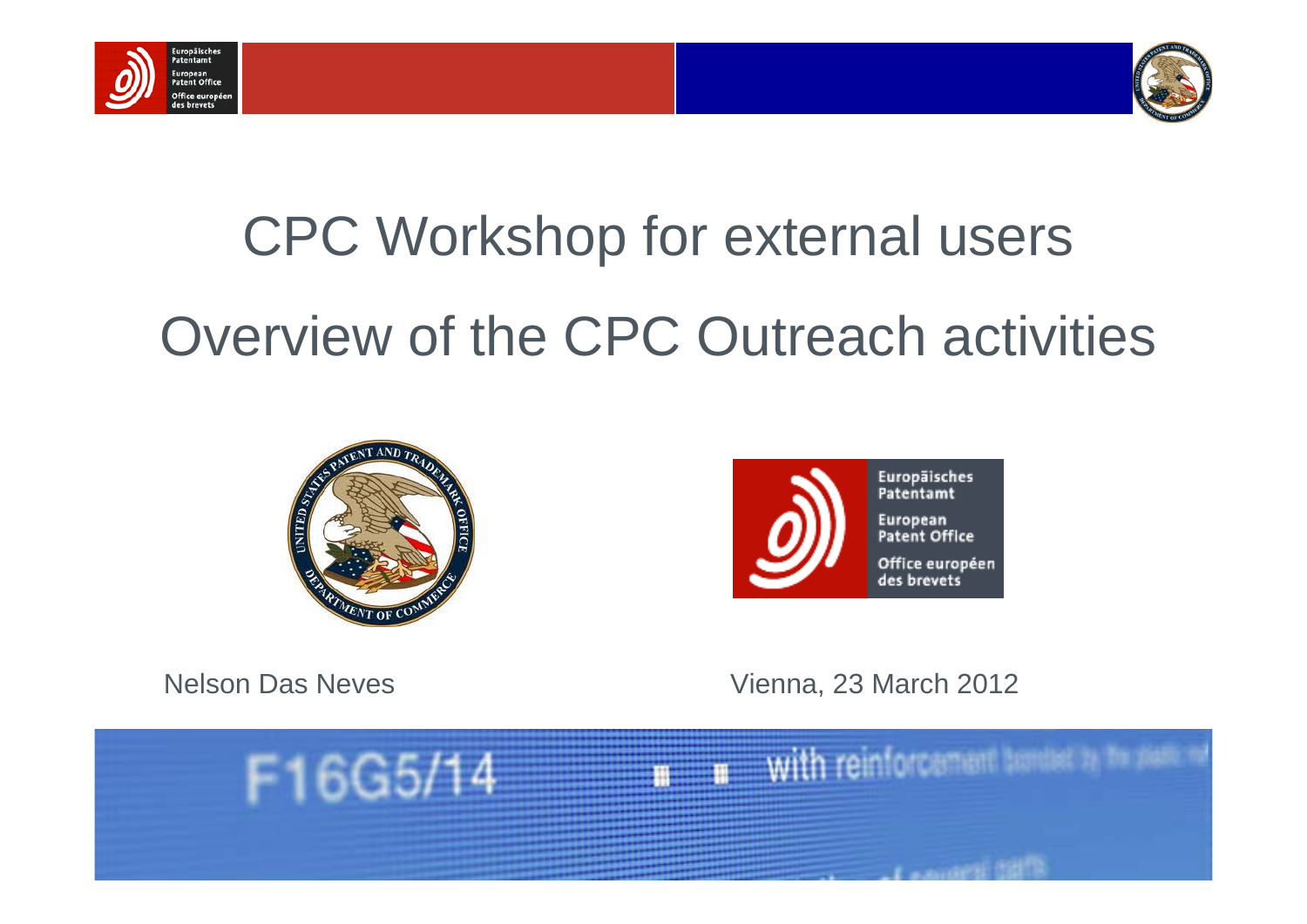



# **Overview**

- Where to find information about CPC?
- At which events will CPC be presented in 2012?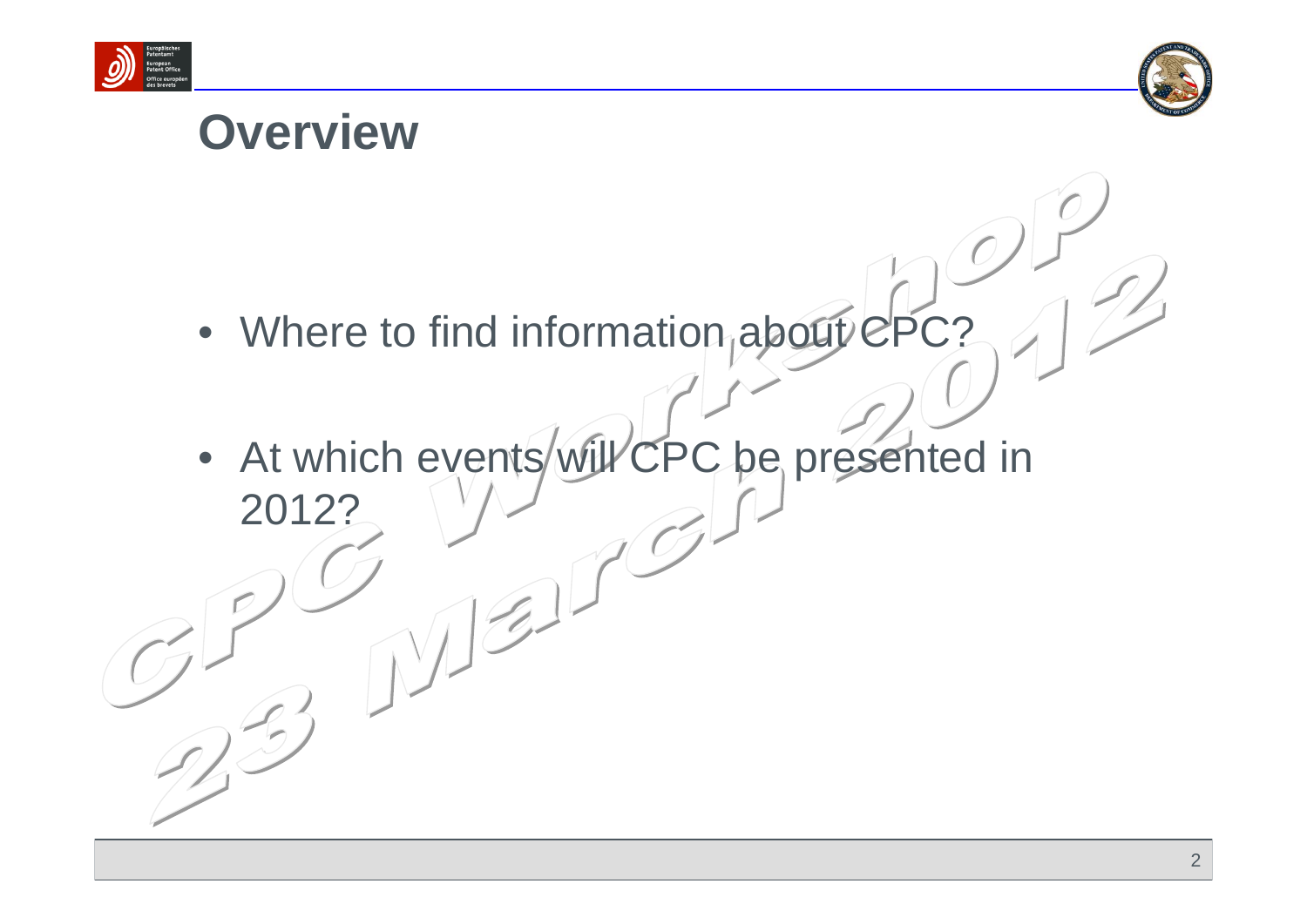



Cooperative Patent **Classification** European Patent Office United States Patent and Tradem

Home

About CPC Objectives Timeline and milestones Deliverables Impact Events Publications Press releases Links FAQ

Sitemap

| F16G5/10                                                                                                                                                                                                                                                                                              | <b>ARTICLE TO INTO CARD AND AND</b><br><b>WE WE WE With textils minimum</b><br><b>It is a with metal reinforcement</b>                                                                                                                                                      |
|-------------------------------------------------------------------------------------------------------------------------------------------------------------------------------------------------------------------------------------------------------------------------------------------------------|-----------------------------------------------------------------------------------------------------------------------------------------------------------------------------------------------------------------------------------------------------------------------------|
| F16G5/12                                                                                                                                                                                                                                                                                              | made of plastics (F1401) 20 see recen<br>E                                                                                                                                                                                                                                  |
| F16G5/14                                                                                                                                                                                                                                                                                              | <b>n</b> with reinforcement tunded to be past                                                                                                                                                                                                                               |
| F16G5/16                                                                                                                                                                                                                                                                                              | <b>III</b> CONSisting of several parts<br>$\mathbf{m} = \mathbf{m}$ in the form of links                                                                                                                                                                                    |
| EPO and USPTO Work Toward Joint<br><b>Classification System</b>                                                                                                                                                                                                                                       | <b>News</b>                                                                                                                                                                                                                                                                 |
| The EPO and the USPTO have agreed<br>together to work toward the formation of a<br>partnership to explore the development of<br>a joint classification system based on<br>the European Classification system<br>(ECLA) that will incorporate the best<br>classification practices of the two offices. | 21 March 2012: The Events section is<br>Search Enter search term<br>Go<br>now updated<br>$\mathcal{D}$<br><b>United States Patent</b><br>23 March 2012: The CPC workshop for<br><b>Trademark Office</b><br>external users will take place at the EPO<br>in Vienna, Austria. |

• CPC Internet site: www.cpcinfo.org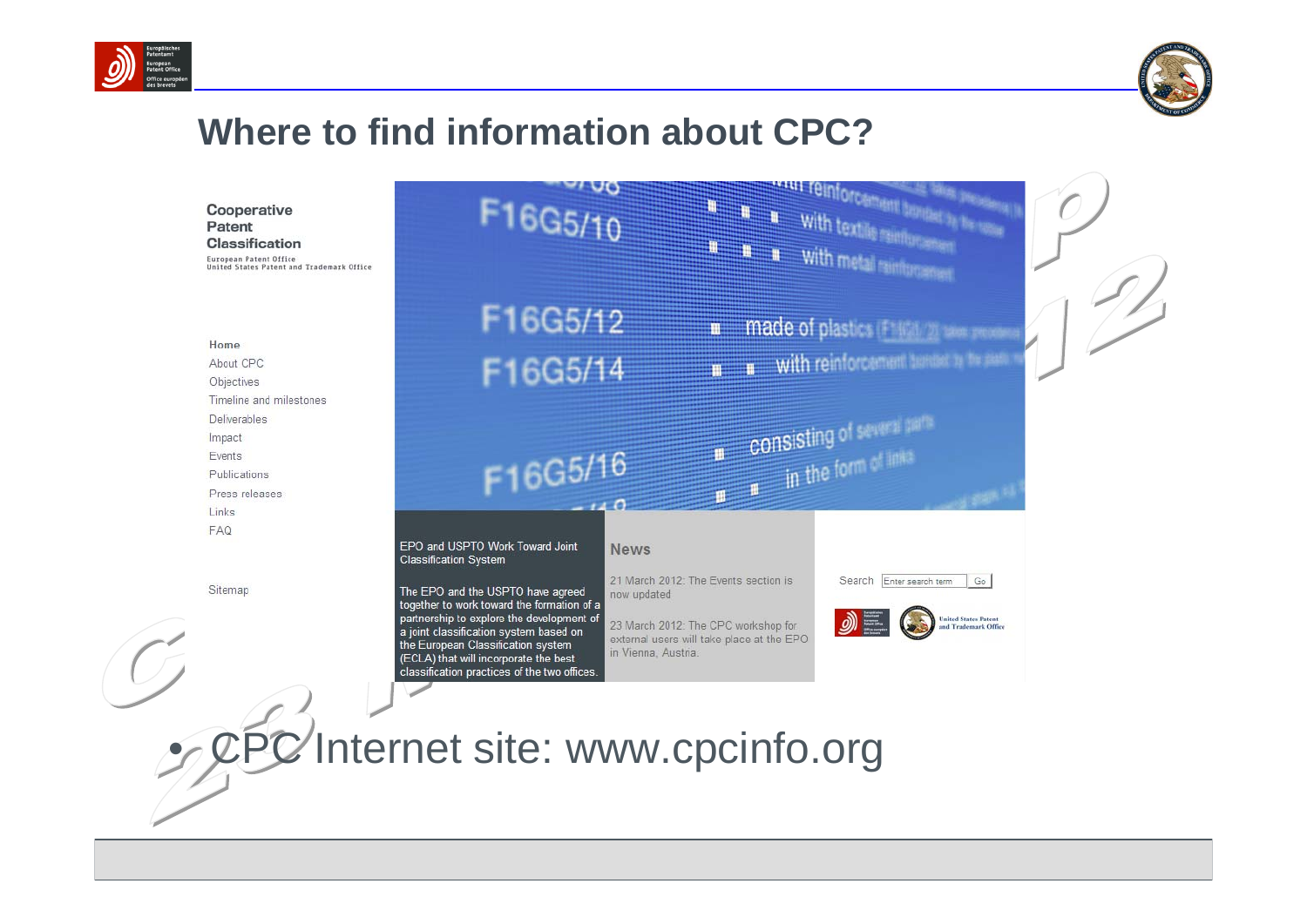



- CPC website
	- Launched on 25 October 2011 on first anniversary of the CPC joint statement
	- Joint EPO-USPTO website
	- Updated presentations and information material available
	- "CPC launch scheme" and CPC Definitions to be published on the CPC website
	- Up-to-date calendar of events
		- Comprehensive FAQ section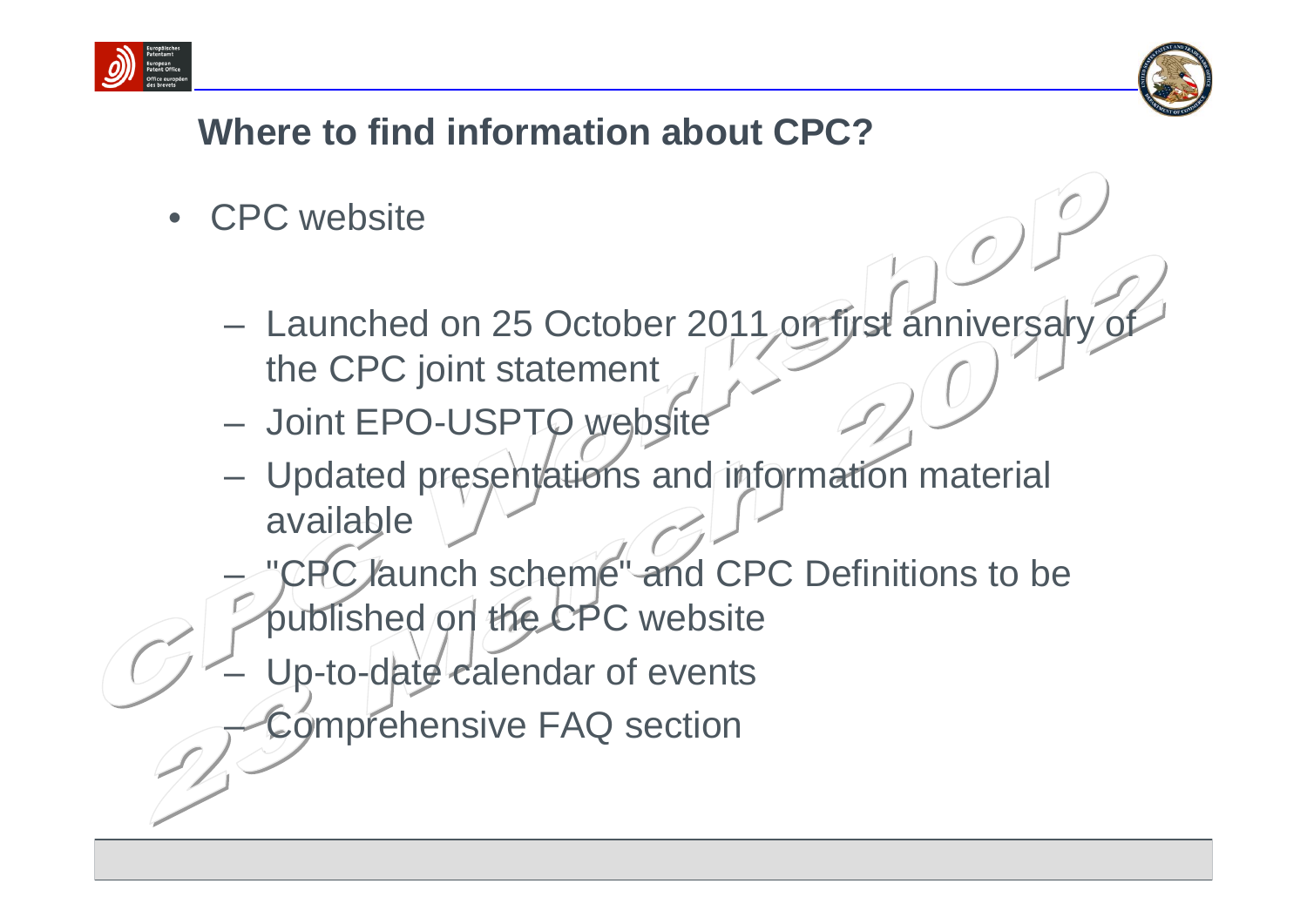





### **Patent Information News**

#### **CONTENT**

3 Editorial

**Issue 1 | 2012** 

- 3 Letter to the editor
- 4 Patent translate goes live 5 EPO and JPO to co-operate on
- machine translation 5 Case Law from the Contracting States to the EPC 2004-2011
- is now available online 5 Catalogue of Differing Practices
- **6** Patent statistics for
- decision making
- 7 Korea joins common citation document service
- 7 URL changes for OPS versions 2.6.1 and 2.6.2
- 7 Faster searching on GPI 8 CPC update
- 8 New patent information
- training courses
- 9 News from Asia
- 10 What you missed in the last issue
- **10 Publications corner** 11 EPO on the road
- 11 Guidelines for Examination: new edition
- 12 Other news



### EPO adds Japanese legal status data to its databases

The acquisition by the EPO of Japanese legal status data is big news. It may not sound that exciting, but for some users it is sensational, and marks the achievement of a goal that has been on the priority list for over twenty years. It is the result of many years of intensive co-operation between the Japan Patent Office (JPO) and the EPO.

# • Patent Information *News*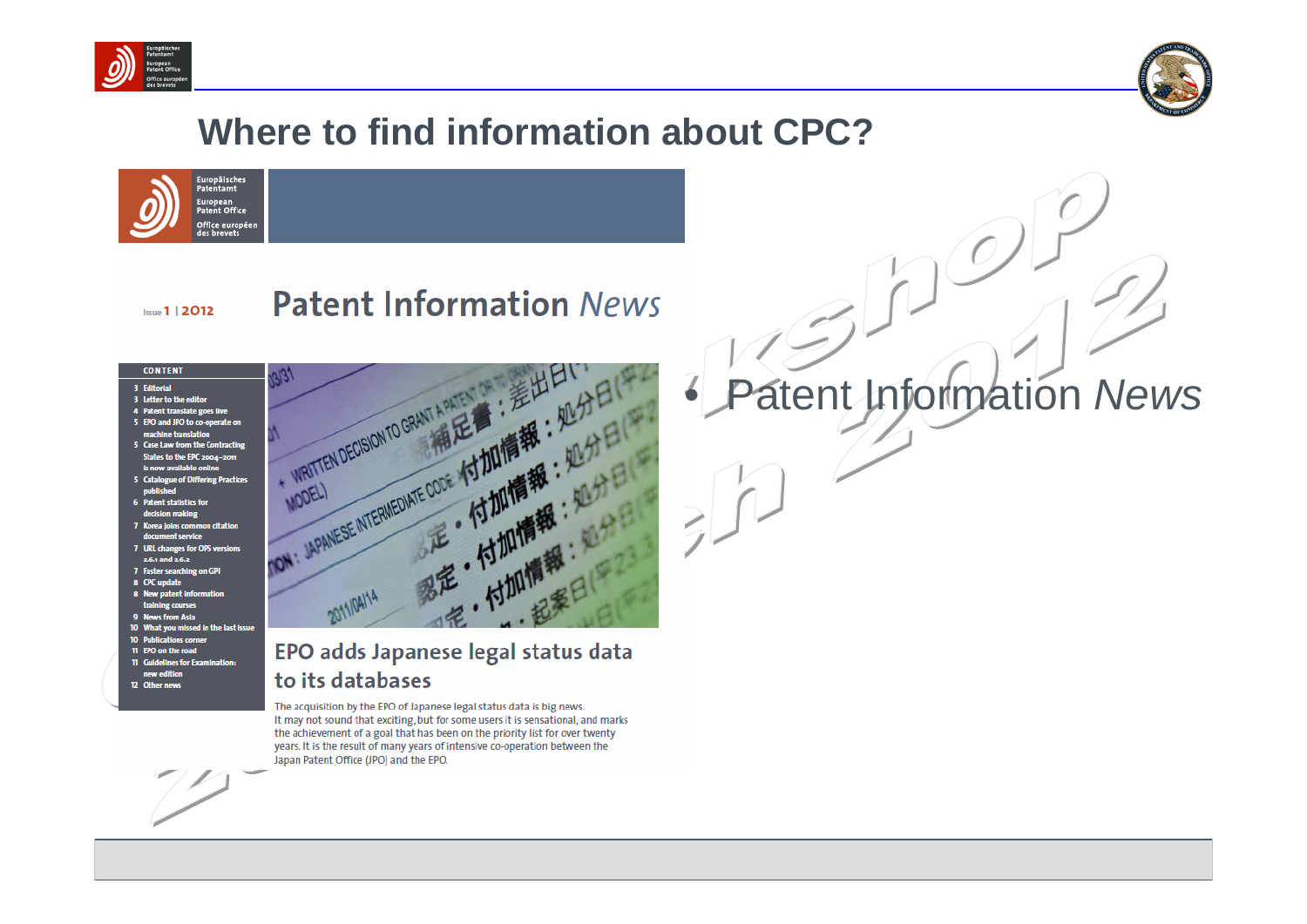



- **Patent Information News** 
	- To be found under the EPO website [www.epo.org](http://www.epo.org/)
	- Quarterly publication (March, June, September, December)
	- Free alert subscription
	- In English, French and German
	- topics in every publication since 4/2011 and at least until 1/20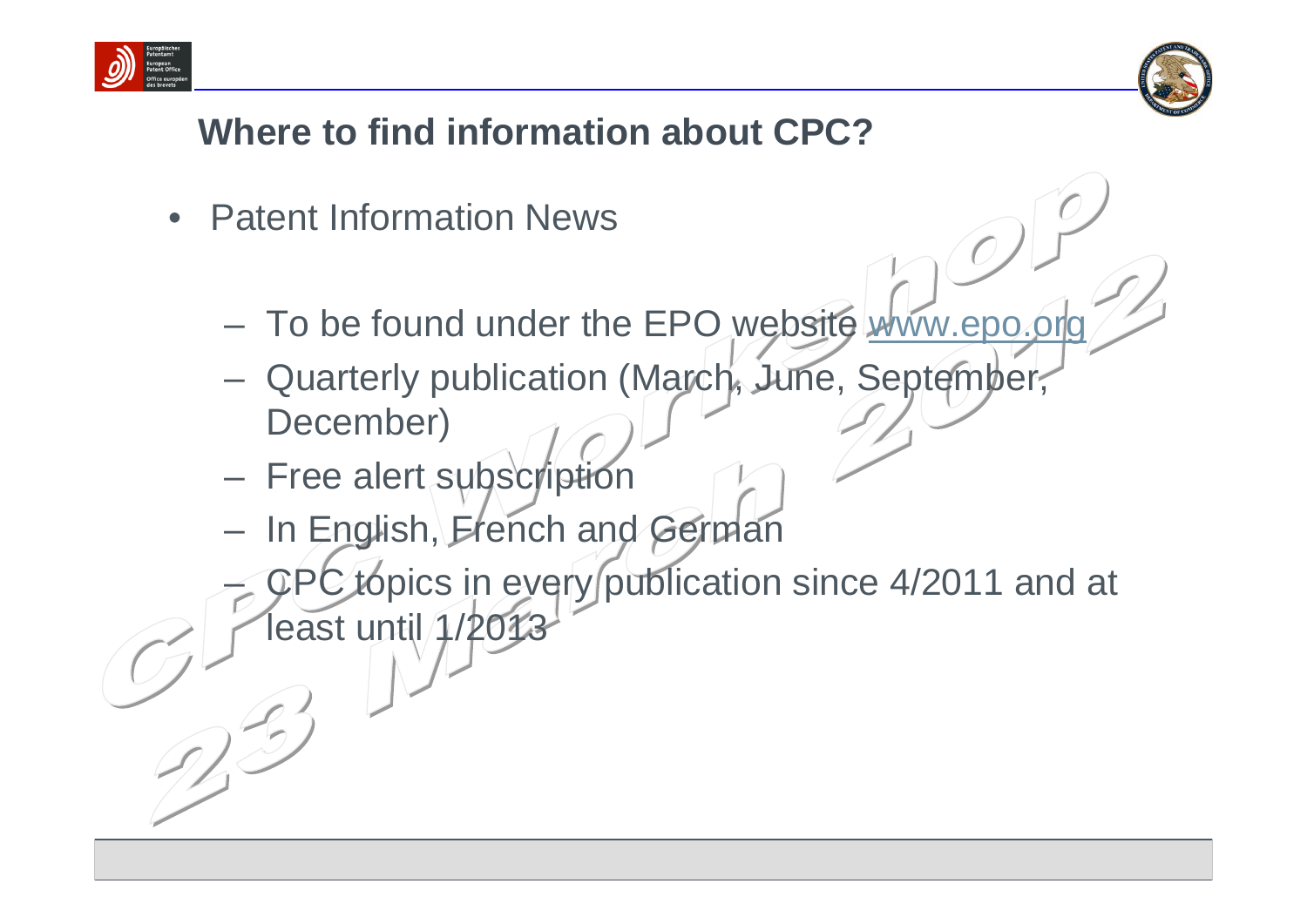



## **At which events will CPC be presented?**

- In Europe:
	- 28 March 2012: EPO Raw data day, EPO, Vienna
	- 19 April 2012: ETIC patentGate-Anwendertreffen, Dortmund, Germany
	- 23-24 April 2012: 63rd IMPACT meeting, Vienna, Austria
	- 14 June 2012: CFIB, Paris, France
	- 14-15 June 2012: PATINFO, Ilmenau, Germany
	- September 2012: 64th IMPACT Meeting, Heidelberg, Germany
	- 14-17 October 2012: ICIC Meeting Berlin, Germany
	- 6-8 November 2012: EPO Patent Information Conference Hamburg, Germany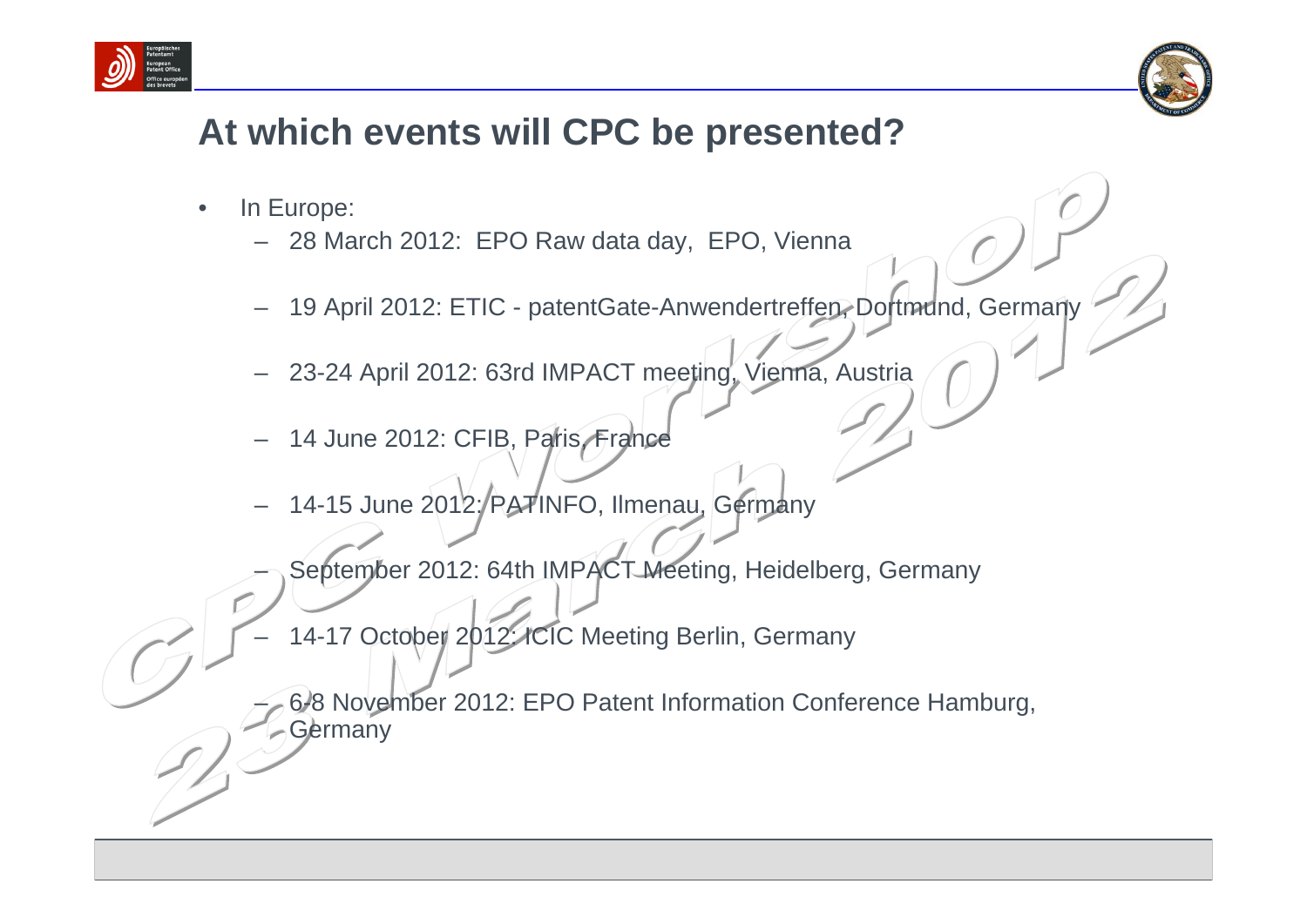



# **At which events will CPC be presented?**

- and around the world:
	- 26 March 2012: PTRC Training Seminar, USPT - Alexandria (VA), USA
	- 13 April 2012: Trilateral Industry Meeting, Tokyo, **Japan**

May 2012: PHUG Annual Meeting, Denver (CO), USA